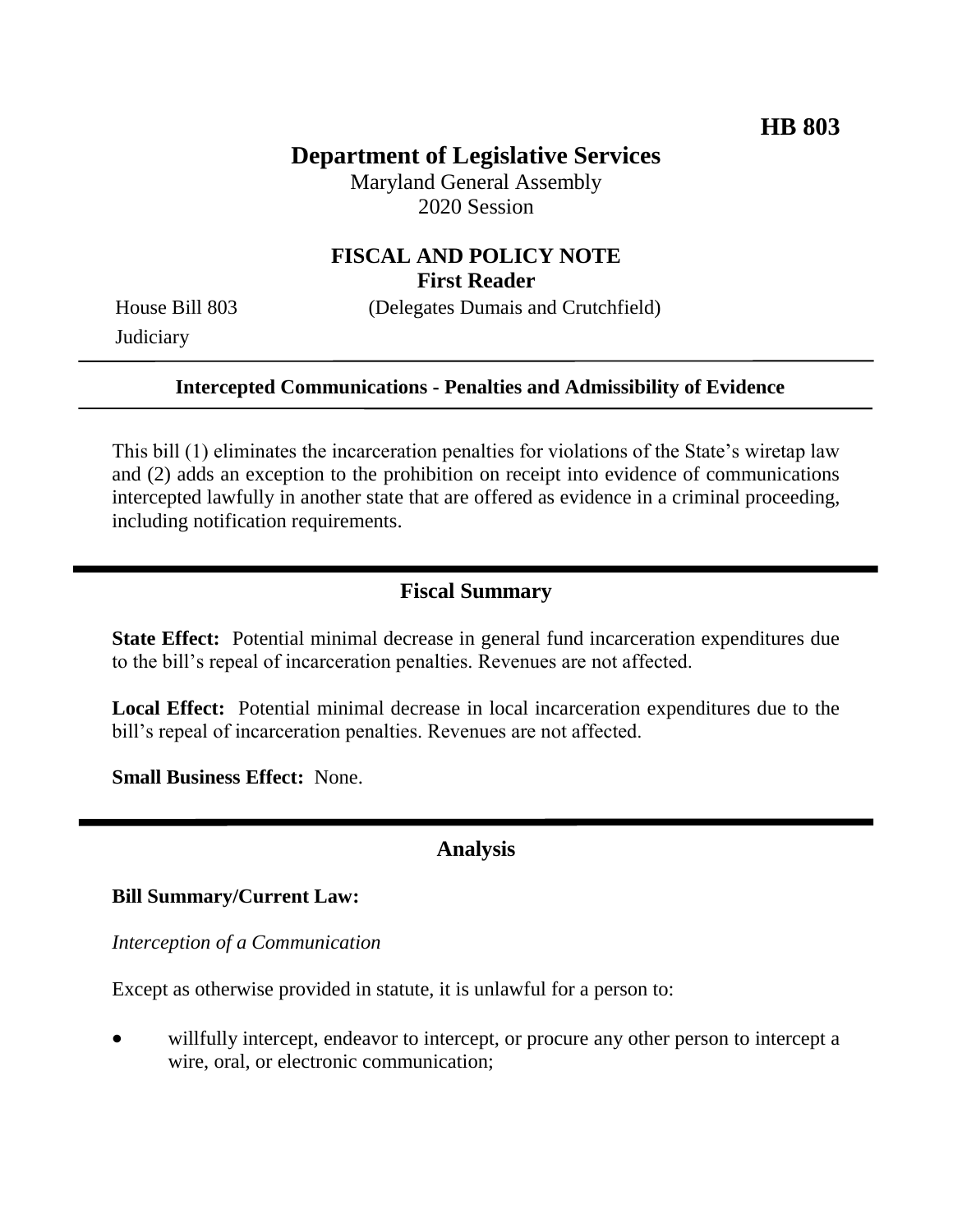- willfully disclose, or endeavor to disclose, to any other person the contents of a wire, oral, or electronic communication, knowing or having reason to know that the information was obtained through an illegal intercept; or
- willfully use, or endeavor to use, the contents of a wire, oral, or electronic communication, knowing or having reason to know that the information was obtained through an illegal intercept.

Violators are guilty of a felony, punishable by imprisonment for up to five years and/or a \$10,000 maximum fine. The bill removes the incarceration penalty for this violation and repeals its classification as a felony.

One specified exception is the interception of a communication where the interceptor is a party to the communication and all of the parties to the communication have given prior consent to the interception, unless the communication is intercepted for the purpose of committing any criminal or tortious act in violation of State or federal law.

## *Divulging Contents of a Communication*

With specified exceptions, a person or entity providing an electronic communication service to the public may not intentionally divulge the contents of any communication (other than to the provider of the service or an agent of the provider) while in transmission on that service to any person or entity other than an addressee or intended recipient of the communication or an agent of the addressee or intended recipient.

Violators are guilty of a misdemeanor, punishable by imprisonment for up to five years and/or a \$10,000 maximum fine. However, lesser penalties of imprisonment for up to one year and/or a \$1,000 maximum fine apply to a first offense involving a disclosure that is not for a tortious or illegal purpose or for purposes of commercial advantage or private commercial gain, so long as the communication meets specified criteria. The bill removes the incarceration penalties for these violations.

### *Admission of Evidence Obtained through an Intercepted Communication*

Whenever any wire, oral, or electronic communication has been intercepted, no part of the contents of the communication and no evidence derived from the communication may be received in evidence in any trial, hearing, or other proceeding if the disclosure of that information would be in violation of the State's wiretap and electronic surveillance laws.

HB 803/ Page 2 However, if the communication is one that was lawfully intercepted in another jurisdiction but would be considered illegally intercepted if made in the State, the contents of the communication and evidence derived from the communication may be received in evidence in any trial, hearing, or other proceeding if (1) at least one of the parties to the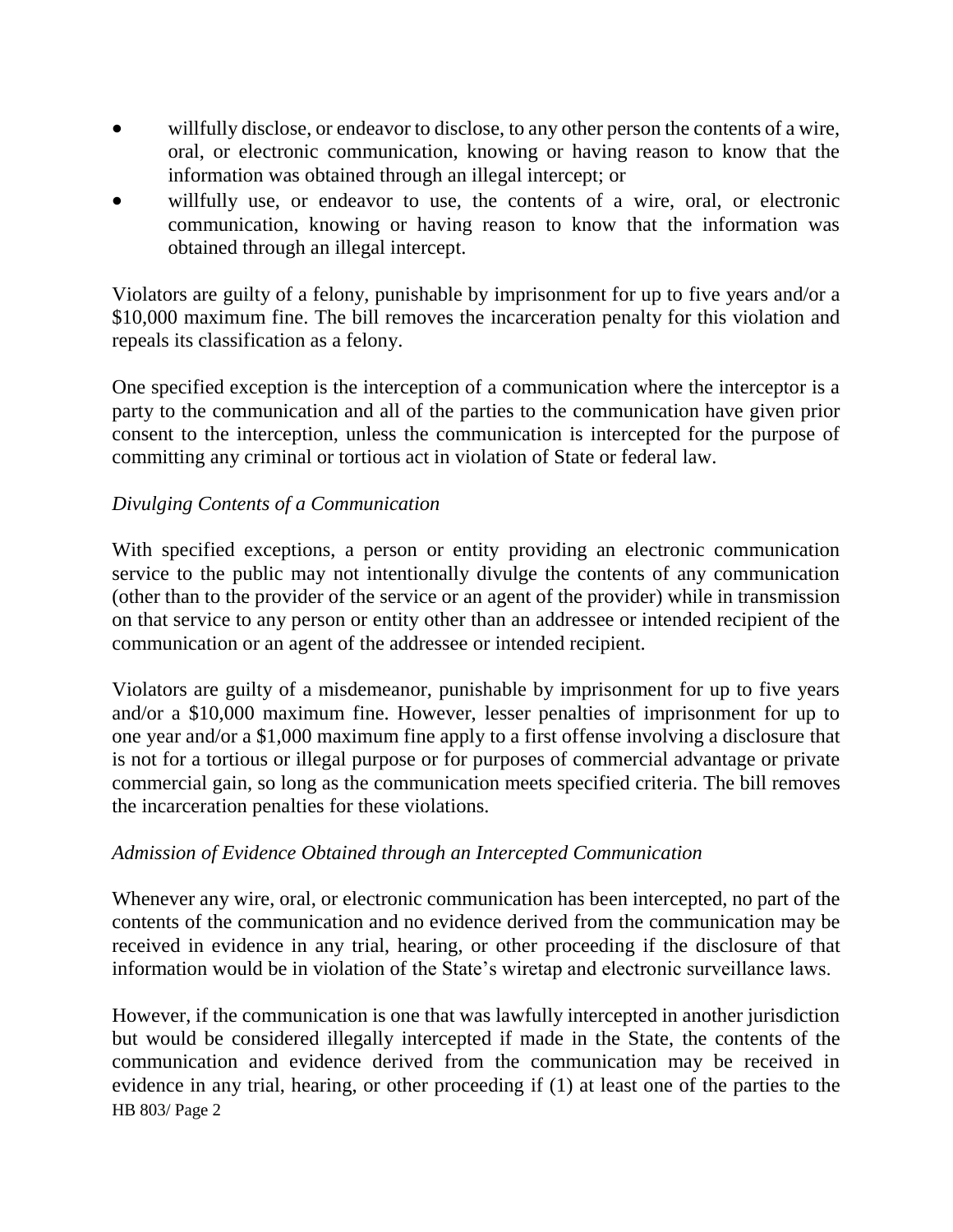communication was outside the State during the communication; (2) the interception was not made as part of or in furtherance of an investigation conducted by or on behalf of law enforcement officials of this State; and (3) all parties to the communication were co-conspirators in a crime of violence under § 14-101 of the Criminal Law Article.

The bill adds an additional exception for communications intercepted lawfully in another state that are offered as evidence in a criminal proceeding. Under the bill, the communication may be received into evidence if a court determines that (1) the contents of the communication and the evidence derived from it are offered as evidence of a material fact in a criminal proceeding and are more probative on the applicable point than alternative evidence that can be reasonably procured and (2) admission of the communication and evidence is in the interest of justice. If this exception is to be used, the proponent of the communication/evidence must notify the adverse party in advance of the proceeding, as specified in the bill.

The bill's exception is similar to Maryland Rule 5-803(b)(24), which establishes that, under exceptional circumstances, a statement not specifically covered by another exception to the hearsay rule under Rules 5-803 and 5-804 is not excluded if it has equivalent circumstantial guarantees of trustworthiness, and the court makes determinations that are similar to the required determinations in the bill. A statement may not be admitted under this exception unless the proponent of it provides notice meeting specified criteria to the adverse party.

**Background:** According to the Maryland Sentencing Guidelines Database, the Maryland State Commission on Criminal Sentencing Policy received information for two individuals sentenced to two total counts of unlawful interception of communications under § 10-402(a) of the Criminal Law Article in the State's circuit courts during fiscal 2019. No individuals were sentenced for divulging the contents of a communication under § 10-402(d) of the Criminal Law Article in the State's circuit courts during that time. The Department of Parole and Probation advises that it did not conduct any intakes during fiscal 2019 for interception of a communication or disclosure/use of a wiretap.

## **Additional Information**

**Prior Introductions:** None.

**Designated Cross File:** SB 569 (Senator Lee) - Judicial Proceedings.

**Information Source(s):** Baltimore City; Kent, Montgomery, and Worcester counties; City of Westminster; towns of Bel Air and Leonardtown; Maryland State Commission on Criminal Sentencing Policy; Judiciary (Administrative Office of the Courts); Office of the